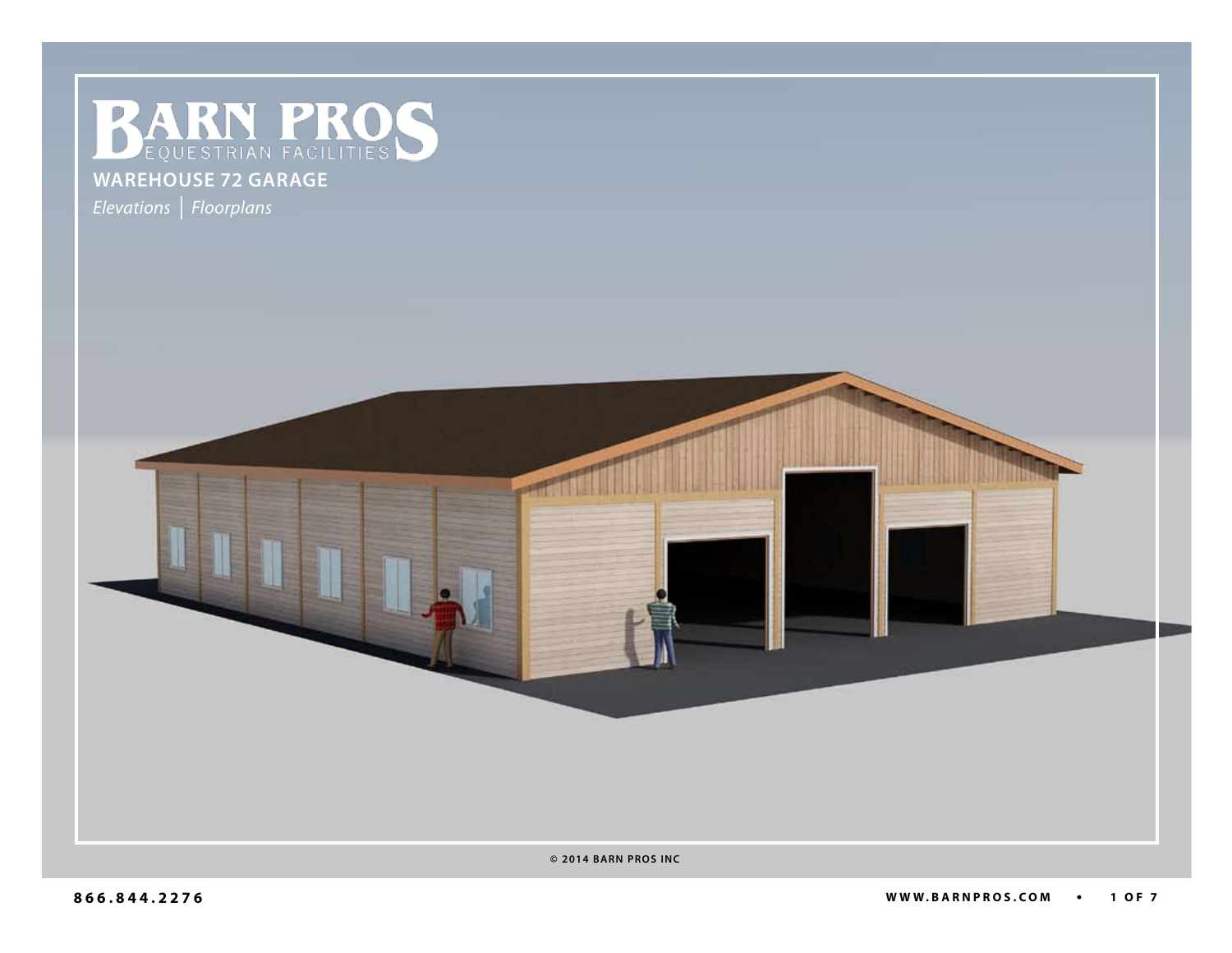

## **warehouse 72 garage**

*Elevations | Floorplans*

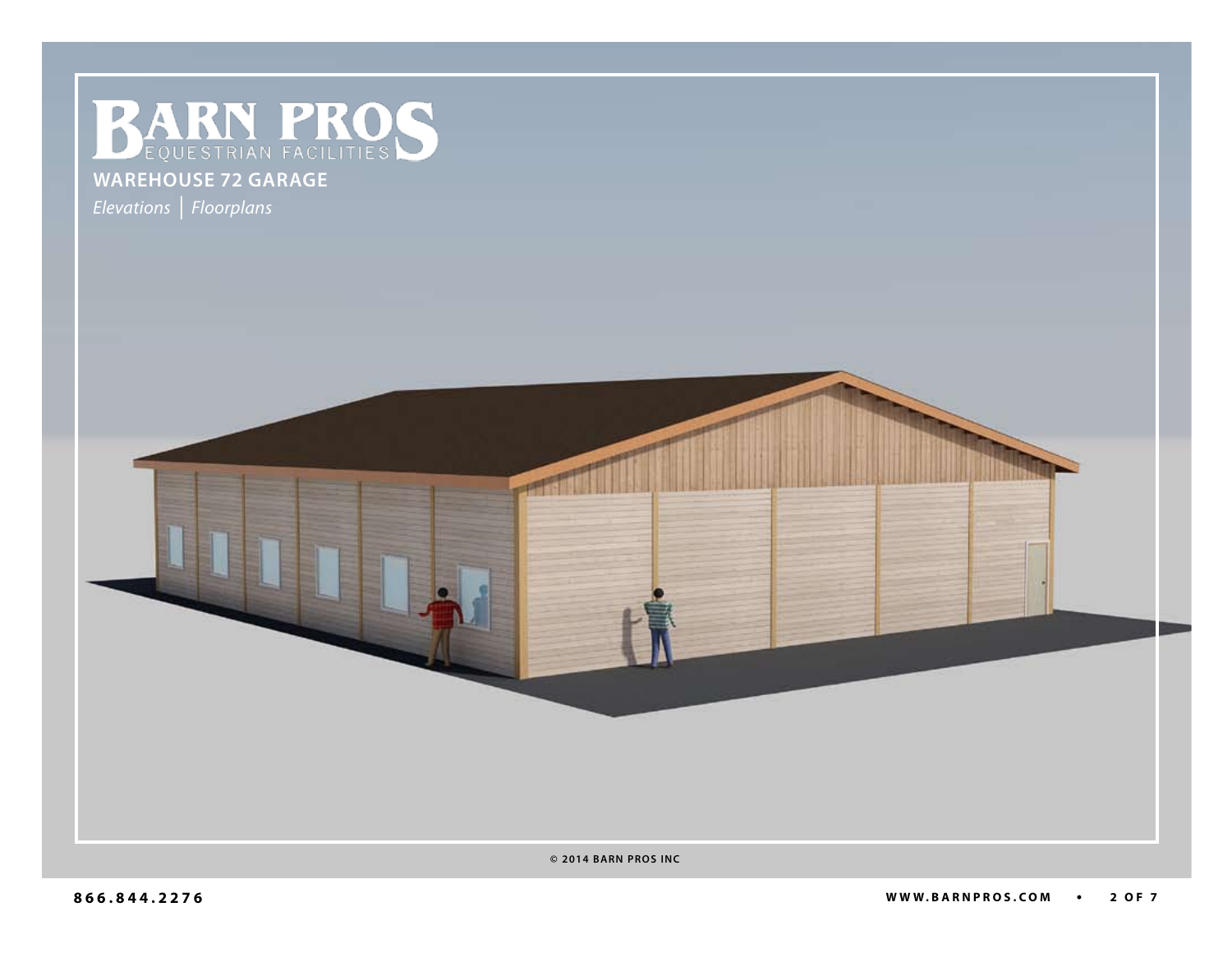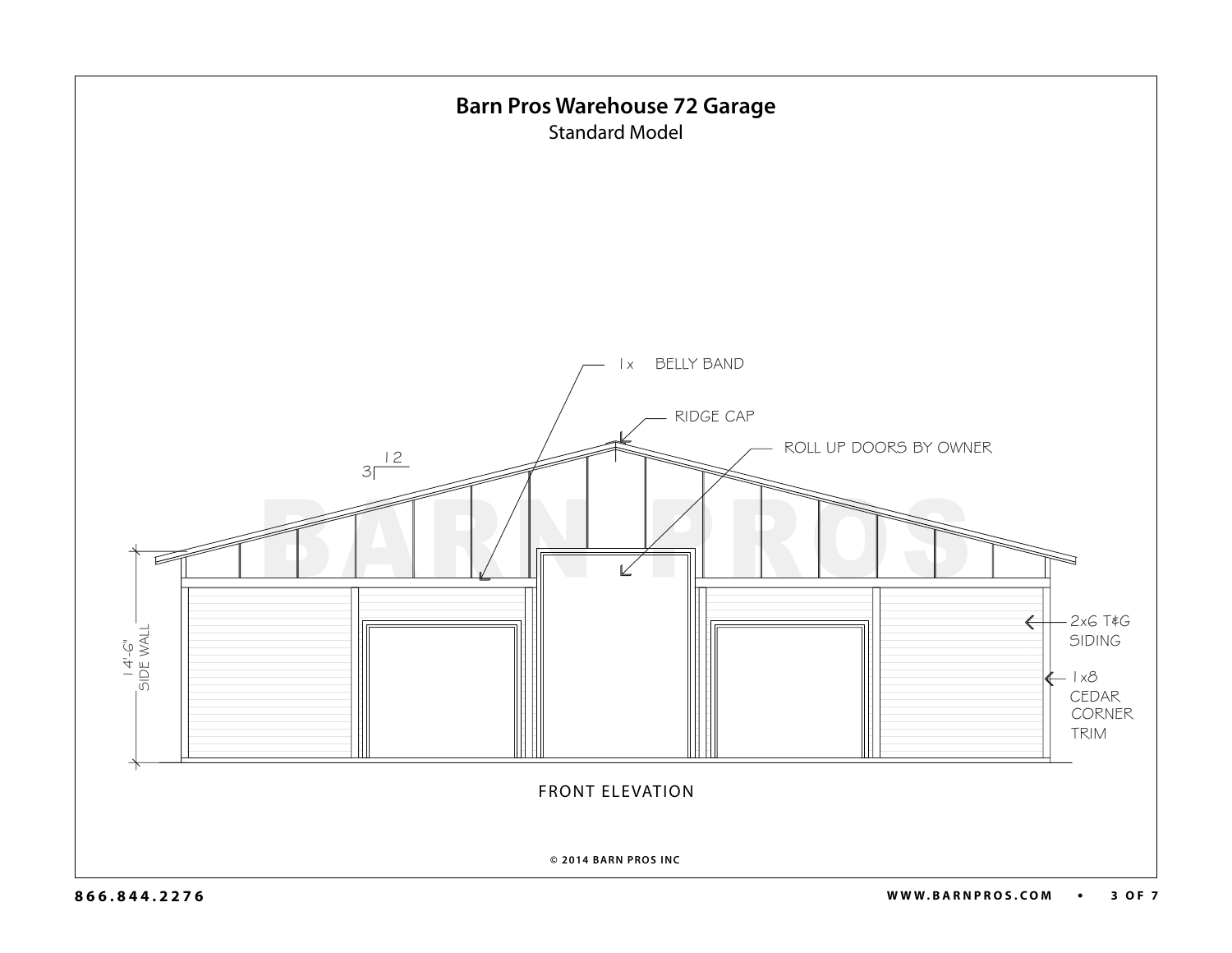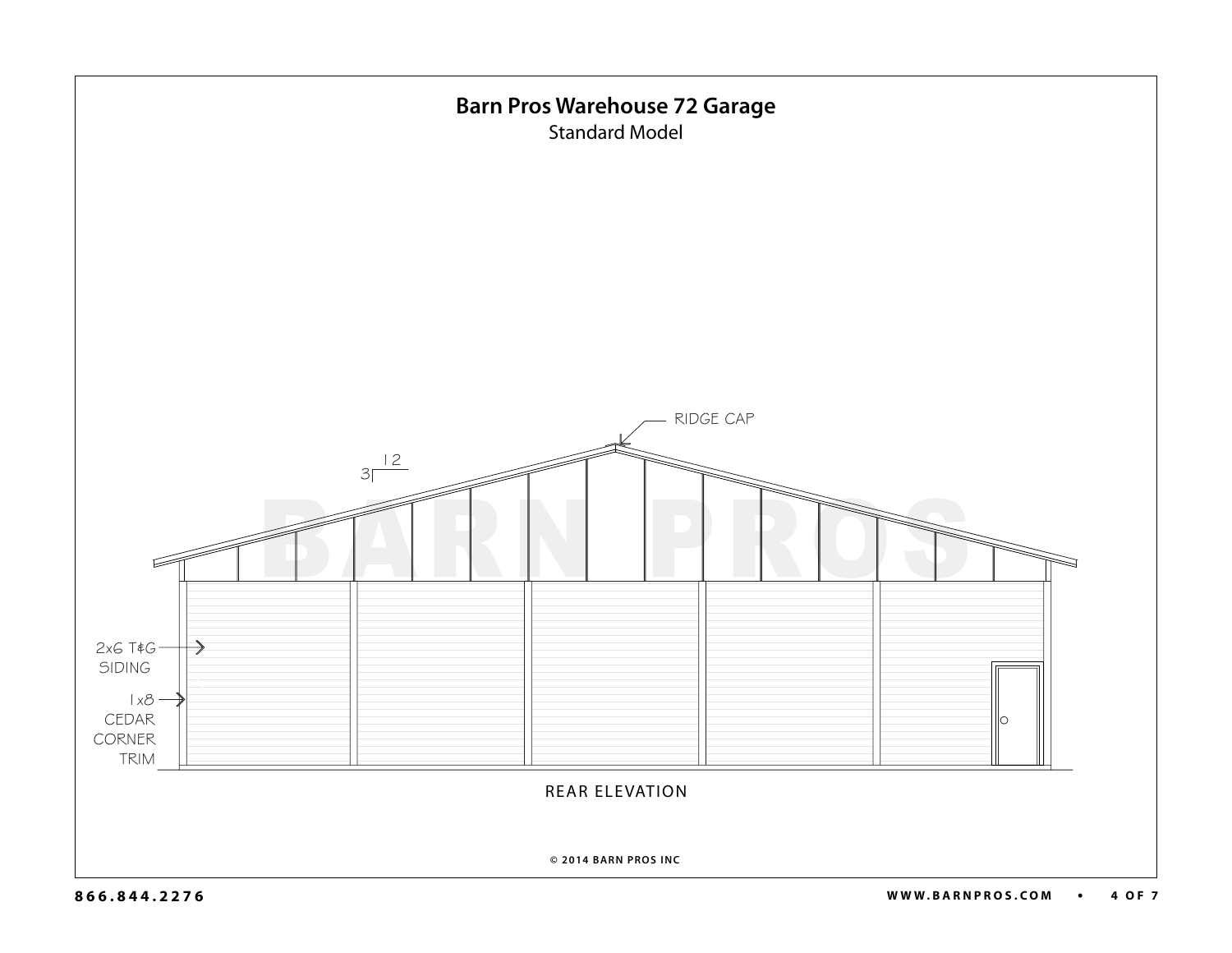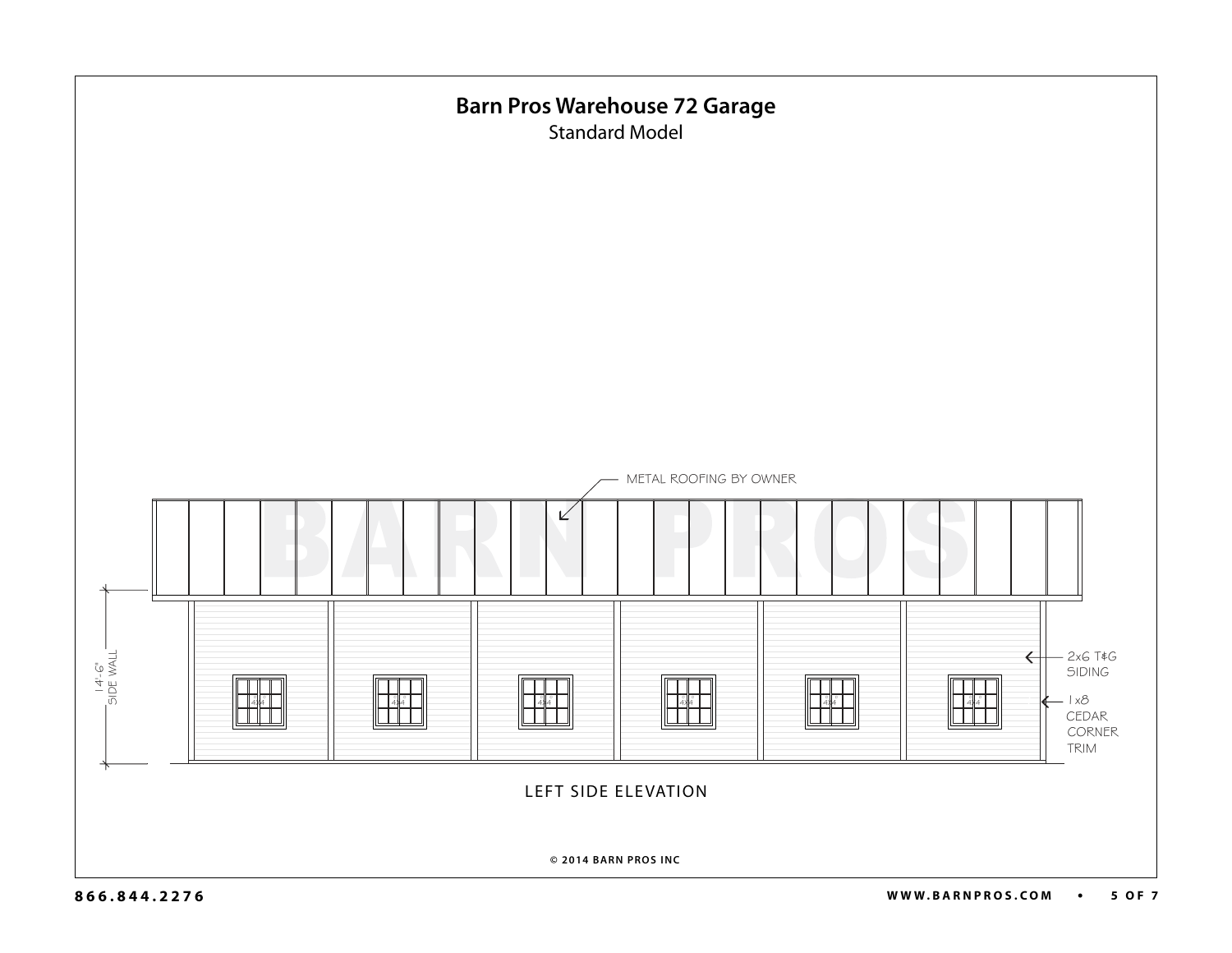